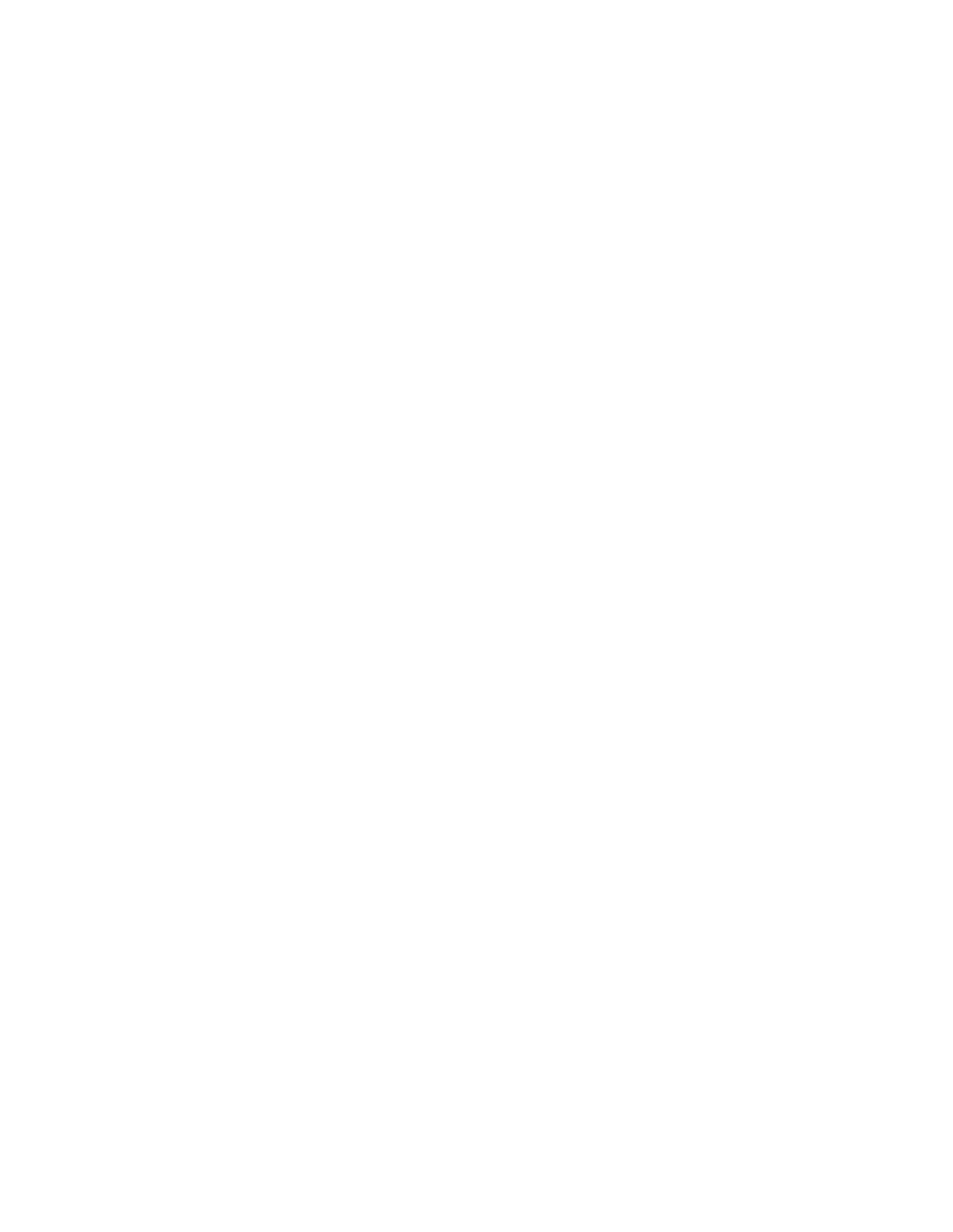**Supporting Communities of Practice: A TOPS Quick Guide to Linking Development Practitioners**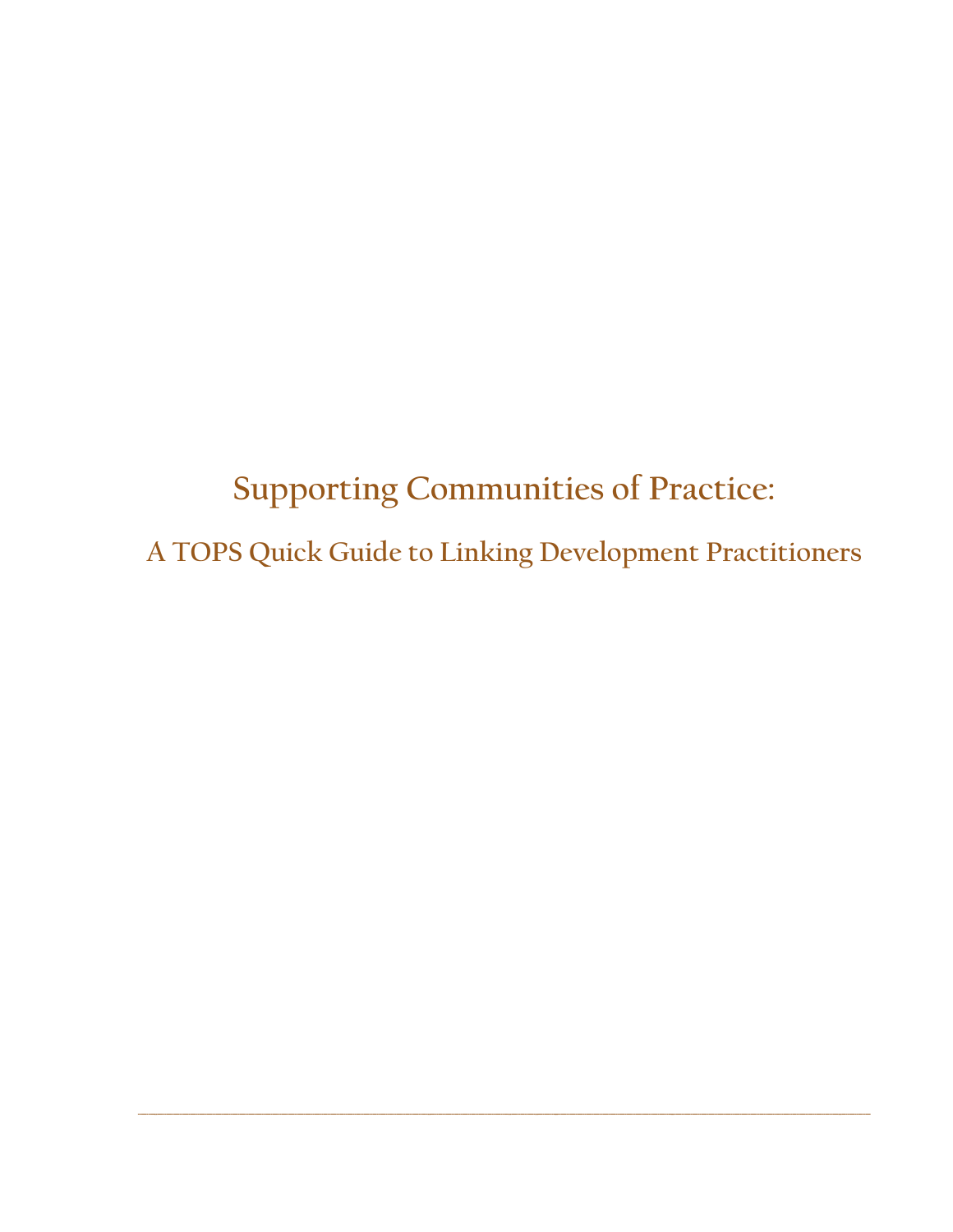The Technical and Operational Performance Support (TOPS) Program is made possible by the generous support and contribution of the American people through the United States Agency for International Development (USAID). The contents of this guide are those of the authors and do not necessarily reflect the views of USAID or the United States Government.

Recommended Citation:

Technical and Operational Performance Support Program. 2013. *Supporting Communities of Practice: A TOPS Quick Guide to Linking Development Practitioners*. Washington, DC.

The TOPS Program, funded by USAID's Office of Food for Peace (FFP), is strengthening the capacity of FFP grantees to deliver high quality and effective food aid by fostering collaboration, innovation and knowledge sharing about improved food security and nutrition practices. TOPS supports the activities undertaken by the Food Security and Nutrition (FSN) Network.

The FSN Network is an open community of practice of food security and nutrition implementers seeking to share information, shape agendas, understand and influence donor priorities, build consensus on promising practices, and widely diffuse technical knowledge.

Technical and Operational Performance Support Program 2000 L Street NW, Washington, DC 20036 Email: the.tops.program@gmail.com URL: [www.fsnnetwork.org](http://www.fsnnetwork.org/)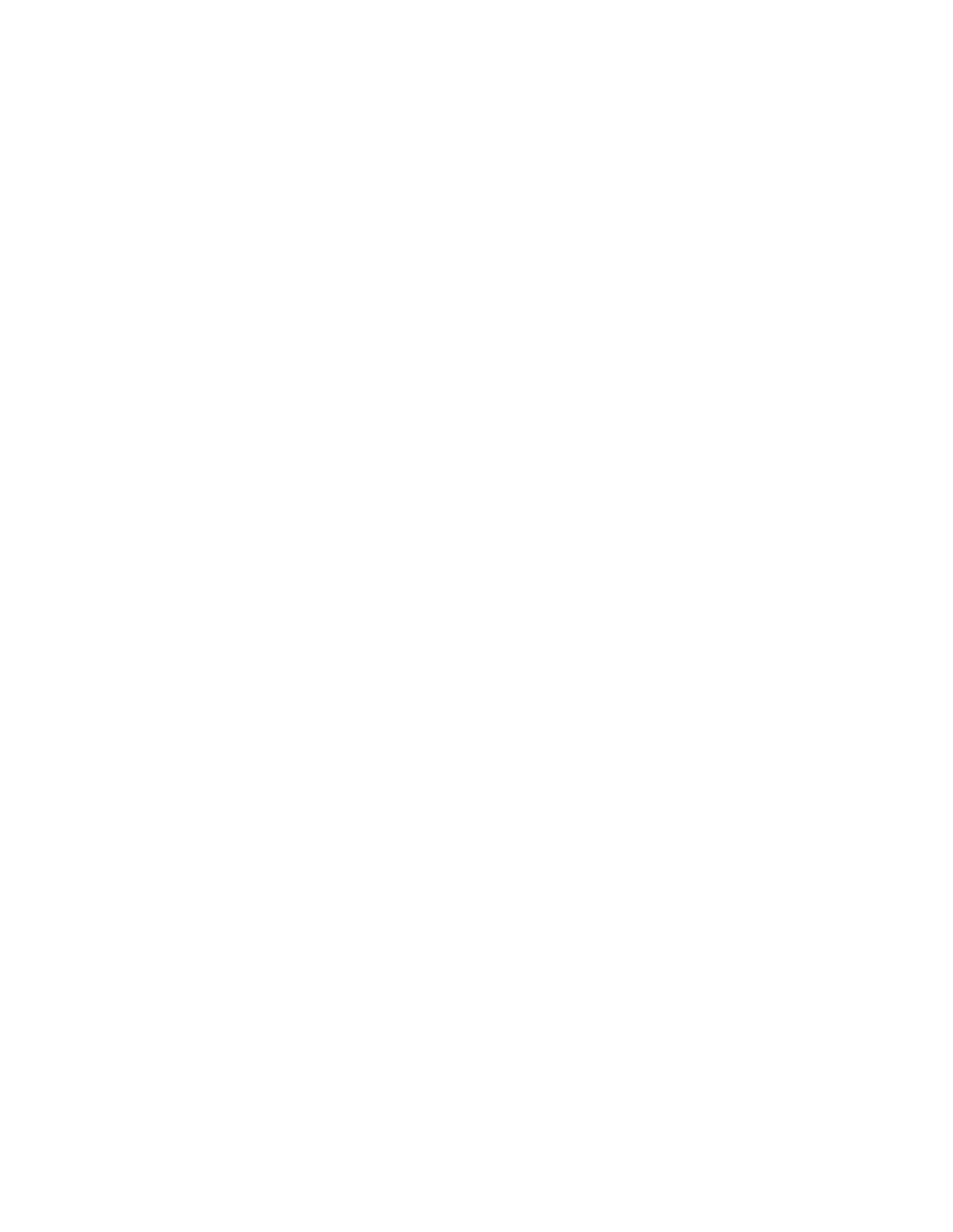## **Acknowledgements**

*Supporting Communities of Practice* is part of a series of quick guides produced by the Technical and Operational Performance Support (TOPS) Program to improve knowledge sharing and program learning by development practitioners. This guide represents an effort to package the learning gained by the TOPS Knowledge Management team in the process of launching and supporting the Food Security and Nutrition (FSN) Network's many crossorganizational task forces and online discussion groups. The quick guide focuses on key steps that will help foster a community of practice that is responsive to member needs, opportunities, and expertise, and activities that will foster peer learning, sharing, and positive action around common development interests and practices. The quick guide format, it is hoped, will make a number of easily adopted approaches and techniques accessible to a broad swathe of development practitioners.

This guide was authored by Kathleen MacDonald (Population Service International) while working as a consultant supporting FSN Network online communities and Joan Whelan (CORE Group/TOPS Program). The institutional knowledge of the CORE Group, a partner on the TOPS consortium, and the expertise of Karen LeBan, CORE's Executive Director, were essential to this process, with their decade's long experience supporting a thriving network of community health practitioners. The authors are also grateful for the advice, lessons learned and vision provided by the many individuals cited below.

The following individuals shared their knowledge and expertise on the subject of online communities and networks, which immensely benefitted this guide: Lauren Clark (SEEP Network), Marie Connelly (Global Health and Delivery Project), Simon Hearn (Outcome Mapping Learning Community), Neal Lesh (Dimagi), Sarah Schmidt (DAI), Tamsin Walters (Emergency Nutrition Network) and Dana Webber (Health Care Improvement Project). Ann Hendrix-Jenkins (Johns Hopkins University Center for Communication Programs/K4Health Project, formerly CORE Group) and Patrick Coonan (CORE Group/TOPS Program) provided significant and valuable contributions to multiple drafts of the guide. The members of the FSN Network Knowledge Management Task Force also deserve special thanks for their helpful assistance in reviewing this work and providing comments.

Finally, thanks go out to Rachel Elrom for her work finalizing the guide with her top-notch editing and layout support and to Natalie Neumann (CORE Group) for her keen eye for graphics.

i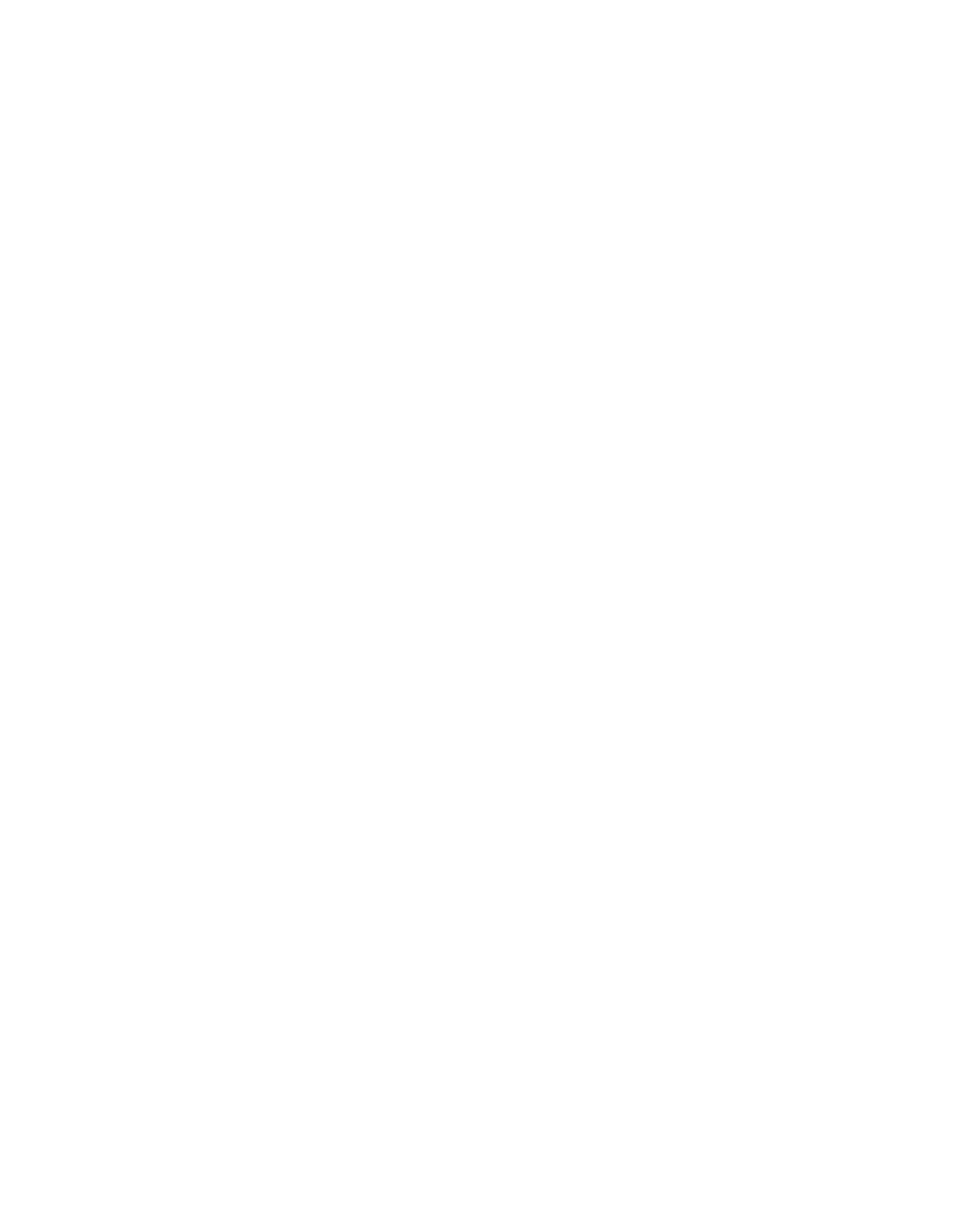## **Introduction**

Communities of practice can take on many different forms. However, they share a common goal: connecting people in a particular craft and/or profession to share experiences and learn from one another. Technology has made easier connecting members of a community of practice across organizations and countries to accomplish work collaboratively, solve problems and help one another learn.

This quick guide to *Supporting Communities of Practice* gives you the tools you need to get started and host a community for peer learning, sharing and action. Whether you plan to work in the context of face-to-face, telephone or online gatherings, this guide is meant to provide ideas and promising practices for planning, supporting and seeing successful outputs from the community you and your peers have in mind.

"[Communities of Practice are] groups of people who share a concern, a set of problems, or a passion about a topic, and who deepen their knowledge and expertise in the area by interacting on an ongoing basis."

–Etienne Wenger

Keep in mind that communities evolve over time. Your community will have different needs in the future. Be prepared to be flexible and modify your strategies as the needs of the community change.

Note: For the purposes of this document the words community/group/community of practice and the words facilitator/moderator will be used interchangeably, respectively.

## **How Communities Get Started**

While communities vary and no two are exactly alike, there are some fundamental reasons a community may want to join together. Seeking to understand and address these motivations will help your community achieve success. Here are some of the more common reasons, though there are many more.

## **Learning from one another**

Some groups serve as peer resource communities over a common practice or emerging area of work. If a member needs information or is seeking expertise, the group can provide feedback. Individuals act as resources for one another within these groups.

## **Maintaining connections**

At a workshop, meeting or other venue, participants may have had a good discussion or learned that they share some common goals or interests with one another. Forming an ongoing community will allow them to continue a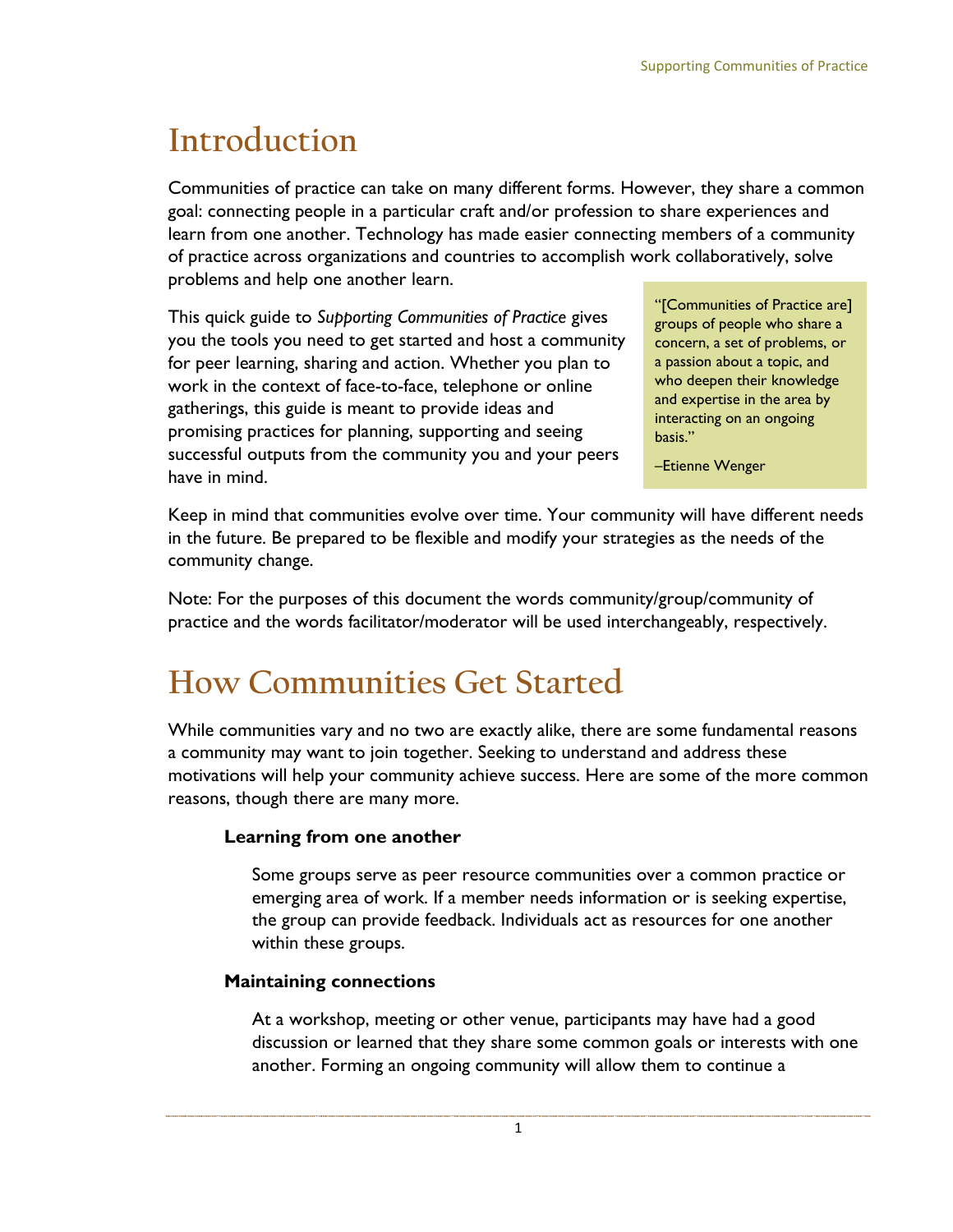discussion, share resources or otherwise stay connected, even when they are not able to physically meet.

## **Working toward a specific goal**

A group might form around a specific project, task or deadline that they would like to collaborate on together. Fostering a community identity around this specific goal can facilitate building relationships, identifying member skill-sets and experience, and setting clearer goals and task assignments. These are all important ingredients for successful collaboration.

## **Planning and Maintaining Your Community**

Once you and your peers decide that starting a community could help meet shared goals, you must plan for it. The following steps include questions that will help you determine the context of your community and important aspects to consider. Use them as a planning guide. Doing so will help keep the group focused and measure success. This quick guide discusses how to put each of these steps into action.

## **1. Define the purpose of your community.**

Why is this community coming together? Is the reason, for example, to share ideas and expertise in an emerging technical area, to collaborate and problem solve, or to improve strategies, processes or planning? Are there particular intervention areas, strategies or regions of interest? Make sure that your purpose is clear, specific and relevant to those you are working with and others you intend to reach out to..

## **2. Identify and reach out to potential members.**

Are there key stakeholders already advocating for the formation of such a group or other practitioners or influencers who would fit naturally into the community? Who else will you invite to join the group? How will you reach out to them? If you are forming a new community, invite these people to be cofounders.

## **3. Determine the knowledge and experience your community has and needs.**

What expertise does each member of your community have? What knowledge do members want to gain through their participation? Get to know your members, specifically their assets and expectations, so that together you can create learning opportunities that draw upon the knowledge and experience of members and satisfy their needs.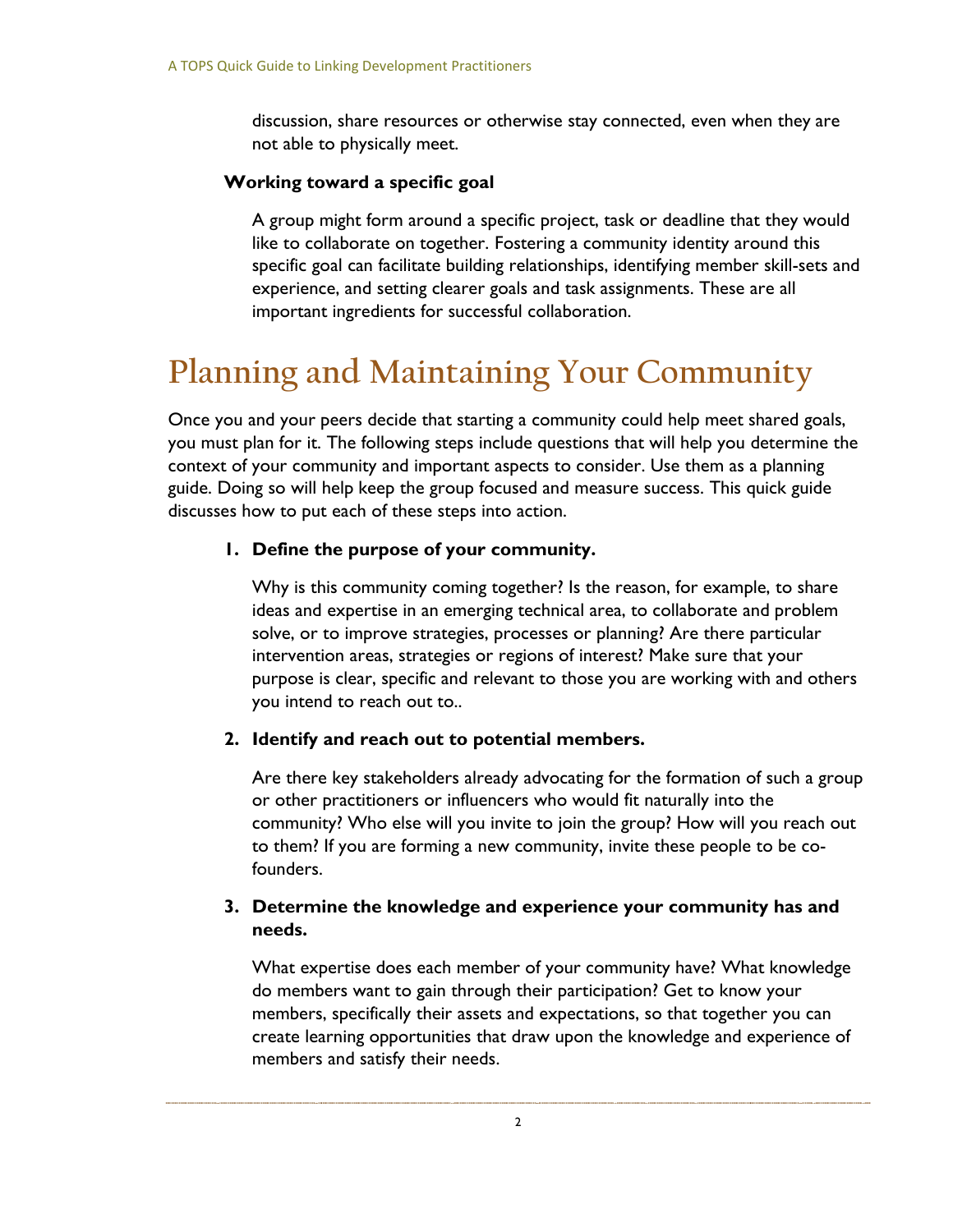## **4. Define roles and responsibilities.**

Who will drive conversations within the community? Communities vary depending on the level of structure and types of roles they require. The more structured a group—for example, having defined tasks and deliverables—the more concrete the roles will need to be. You should decide with your group which roles need to be filled in order for you to achieve your goals.

## **5. Select tools and technologies.**

Which technology platforms and online tools will help you carry out your group activities? In low-resource environments, or where distance does not play an issue, face-to-face meetings may be sufficient. But in other cases, think through the particular combination of technologies that suits the needs of your community.

## **6. Establish a rhythm of activity.**

Which events and processes can you implement to give the community a sense of life and vibrancy? Establishing rituals, such as recurring discussion events, dialogues with experts and periodic meetings, is an important step in creating momentum and laying the foundation for a strong online community. Develop a plan and schedule of events to keep members engaged and make your group more productive.

## **7. Build a sense of community.**

What are you doing to strengthen bonds between members? A sense of community will encourage members to invest in the group. It is important to have strategies that will help foster this, particularly when linking practitioners across distances.

## **8. Raise awareness of your community.**

How are you reaching out to new audiences? Adding new members can be a good way to strengthen your community. Think through how to attract people that work in similar practice areas as the rest of the group and that will be active participants. However, as you grow, remember the importance of maintaining a specific area of focus of relevance to your core members.

## **9. Use data to measure success and make improvements.**

How will you define success for your community? Set goals and regularly monitor your progress to see how you are doing. Also use data to determine how you can improve member experience.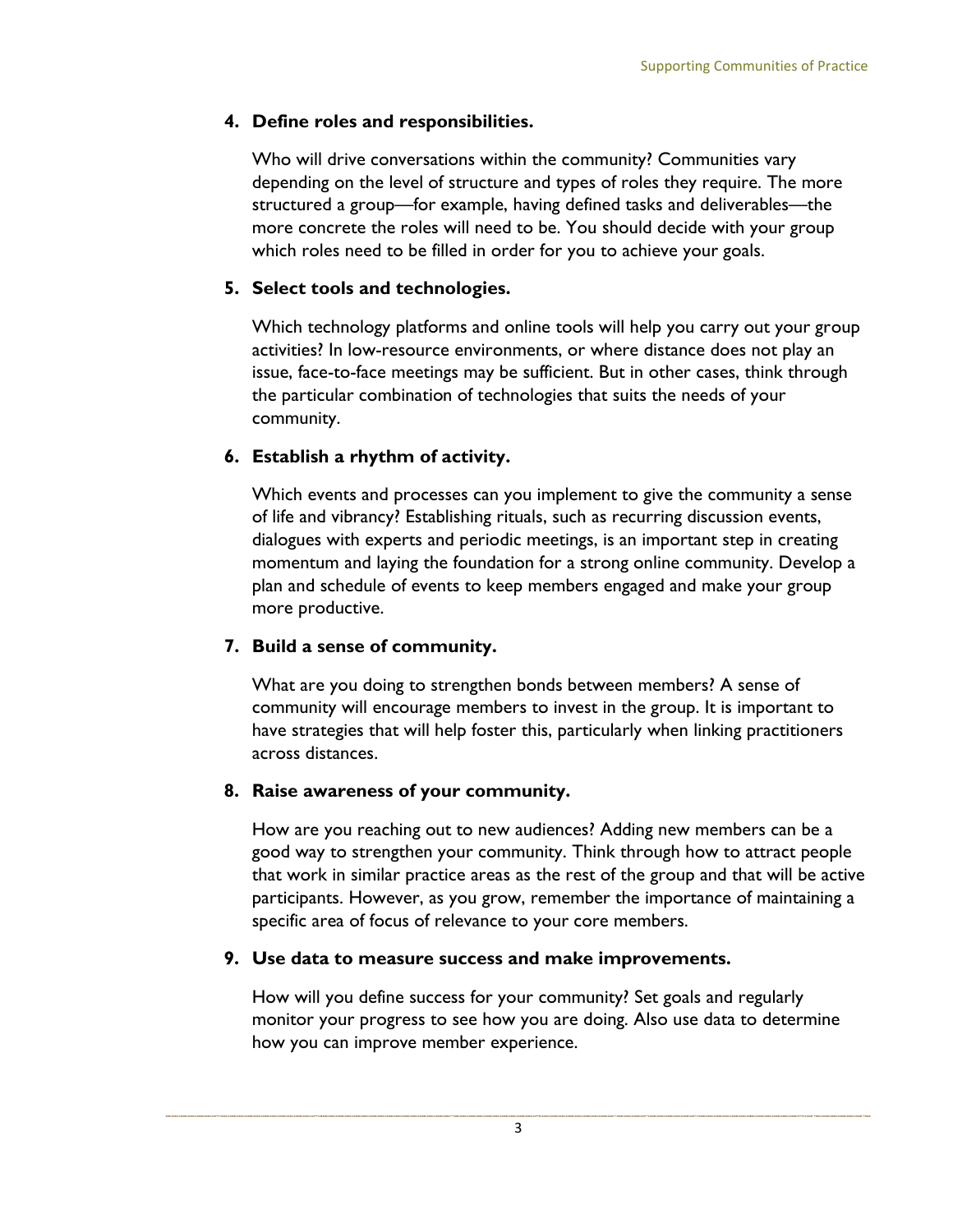## **1. Define the purpose of your community.**

Before you go through the work of starting an online community, take some time to think about what you, your peers and potential community members want to achieve. What needs will this community satisfy for participants? How would this community be different from existing communities, education opportunities or resources?

Talk to prospective members and ask them whether the proposed subject matter and goals of the community reflect their needs and interests. Search the web to determine if other online communities already exist in these areas and for these audiences. Research existing communities, then define how this community will be different. Once you have identified the purpose of your community, organize your group in a way that will best facilitate its success. Some examples of group organization types are provided below.

## **Information exchange or interest group**

This type of community is dedicated to information exchange around a particular topic or technical area. People may share promising practices, have discussions, ask questions, and share articles, relevant publications and other news around this topic.

### **Action learning group**

This type of group forms because a problem needs to be solved, but the ultimate goal of the group is peer-to-peer learning. Practitioners share experiences on how they have tackled similar problems in the past and fresh perspectives on how the problem can be examined and resolved. It is important to document and share learning as it happens through collecting promising practices, or developing peer-topeer "how-to" guides, technical notes or case studies. This type of group tends to work best with at most ten people. Findings should be shared with other practitioners outside of the group.

#### **Staying on task and on track**

For more structured groups, especially in cases where you are working toward a set deliverable or set of tasks, developing a workplan will help keep your group on target. For a greater chance of success, plan a few meaningful tasks that you hope to accomplish over the course of a year, rather than an unrealistic long list of activities.

A few principles to keep in mind:

- Define specific outputs.
- Select activities that complement group participants' work in-progress or donor agendas.
- Consider a realistic timeline for the tasks you plan to complete.
- Think through the resources that will be needed to carry out the work, in terms of time, money, logistics and expertise.
- Identify individuals who will play key roles, and make sure you have their commitment.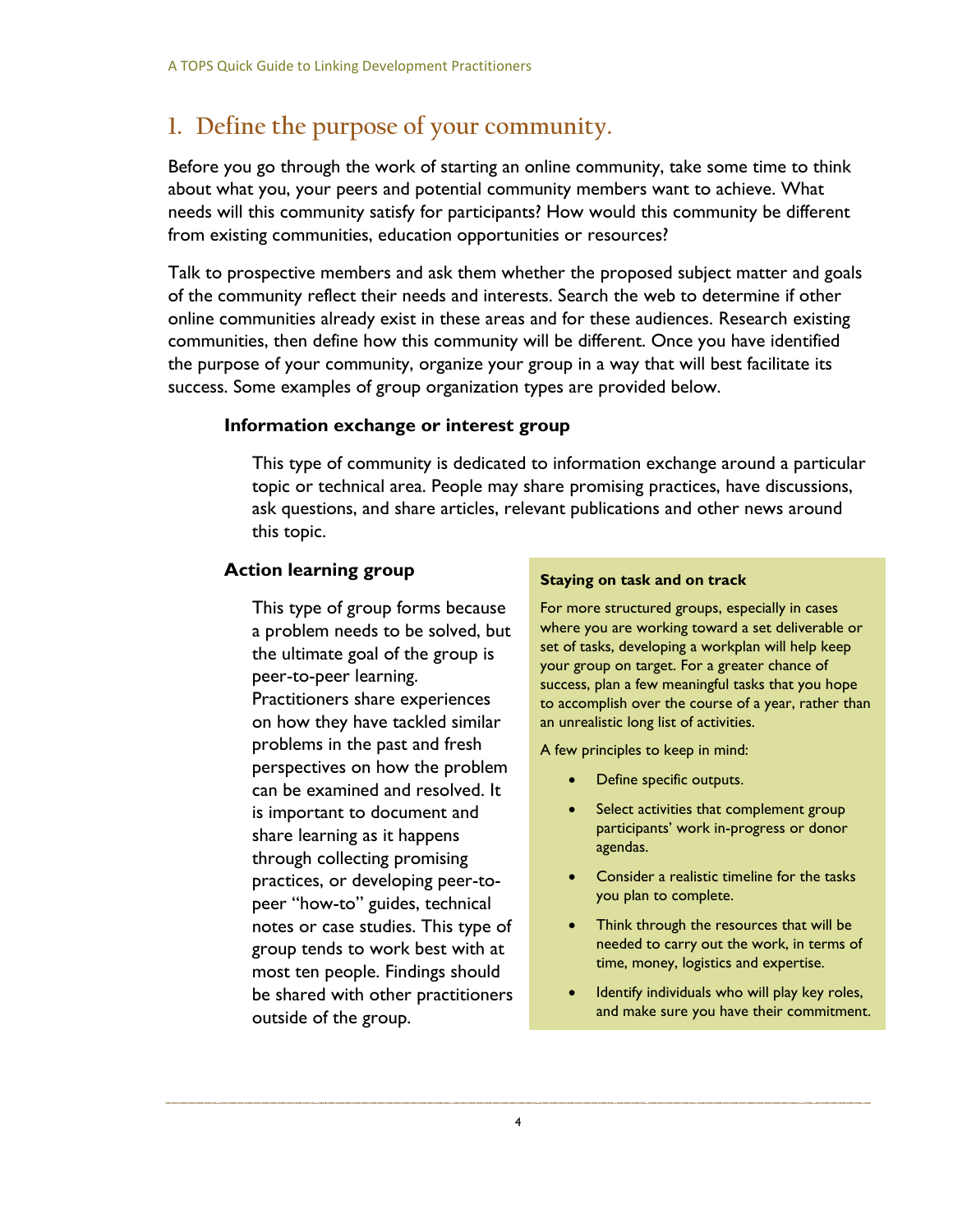## **Deliverable-focused group**

A group may be formed to accomplish a specific task, such as developing a tool, creating guidelines or planning a workshop. Such a group needs structured leadership and should follow a workplan. In some cases you may want to consider seeking a funding source to help accomplish your goals. This type of group may or may not disband once the deliverable is complete.

## **Working group**

Practitioners with similar skills seek to accomplish a series of tasks over an extended period. Strong leadership is important in this type of group to accomplish goals efficiently and keep momentum going over a longer timeframe and multiple activities. Therefore, think about the leadership roles your group will require. Creating a workplan to guide group activities is a very important initial step.

## **2. Identify and reach out to potential members.**

Now that you and your peers have painted a clearer picture of the community's purpose, take some time to think about who else would benefit the community and/or would benefit from participation. You already may have an existing group of interested colleagues, or you are building on an area of emerging interest or an occasion that brought individuals with common interests together.

Make a list of those who already have helped you plan, as well as those who have expressed interest in the community. Be sure to take into account the various types of organizations and institutions, the technical and cross-cutting issues, and the staff roles that are most relevant. If a particular organization's or institution's expertise would benefit the group, do some research or speak with members of your network to identify a specific representative that you could invite to join.

Once you have a list of potential participants, reach out to them one by one. Send individual emails and make phone calls.

If you are inviting new contacts to join an existing group, begin by getting to know them, their background and their interest in your community's topic area. Then, invite them to become members of the community, highlighting the specific strengths and contributions you believe they could bring to the group.

If you are forming a new group, reach out to the individuals on your list to share your ideas for the community of practice. After getting to know them and their level of interest in your topic area, invite them individually to join your community as founding members. Engage them in meaningful conversations about what their aspirations are for such a community. Develop a strong starting group and get them talking to one another to build momentum in the community.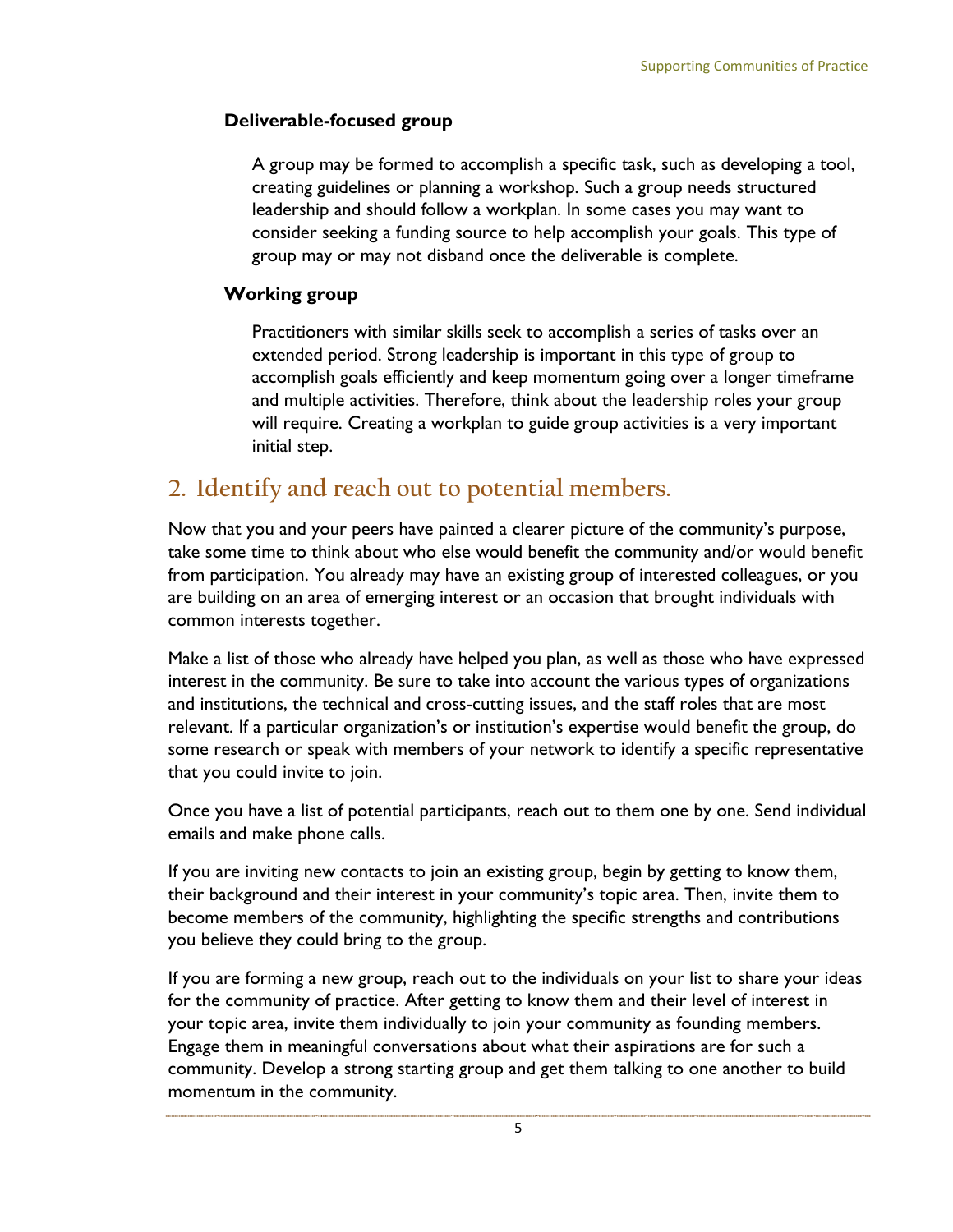## **3. Determine the knowledge and experience your community has and needs.**

The knowledge base needed for a thriving community likely already exists in the expertise and experience of your group members, or in the experience of someone a group member is connected to. Set up one-on-one discussions with group members so you can ask them about their areas of expertise, skill sets, needs and interests. You can also send surveys created in SurveyMonkey [\(www.surveymonkey.com\)](file:///C:/Users/Rachel/AppData/Local/Temp/www.surveymonkey.com), Google Forms [\(http://www.google.com/drive/apps.html\)](http://www.google.com/drive/apps.html) or another tool to gather this data from members. Maintain a spreadsheet tracking the responses of each member. As members share their expertise and reveal their needs in group discussions and during other activities, add new information to this spreadsheet.

Draw on this information regularly by inviting specific group members to lead and contribute to discussions when their particular knowledge and experience can add value. You might consider sharing a simple contact list with members that highlights their skills and connections. Also encourage members to share this information with one another through their online profiles. This is a simple way to increase community members' access to the information and knowledge they are seeking.

## **4. Establish a rhythm of activity.**

With a better understanding of community members' needs and interests, piece together events and activities that provide opportunities to share experiences and learn from one another. Aim to establish some rituals. In addition to simple work sessions or topical discussions, the following recurring events are examples of activities that invite participation and create a sense of expectation from members. These activities could occur quarterly, monthly, weekly or more frequently, depending on your group's needs. You can choose the same activity regularly or mix it up a bit to give the group some variety. Use the following list to help you think through possible activities for your group.

## **Presenter-led discussion**

Use the information you collected about members' assets and needs to select a topic that they would like to explore more deeply. Invite another member or an outside expert with relevant experience to share their story with the online community on this topic through a face-to-face meeting, webinar or call. If possible, get a community member who expressed interest in learning more about this topic to moderate the discussion.

Schedule and promote the discussion a few weeks in advance, if possible. Leave as much time as possible for participants to ask as many questions of the presenter as possible during the presentation and build in specific time for group discussion to encourage peer-to-peer exchange.

6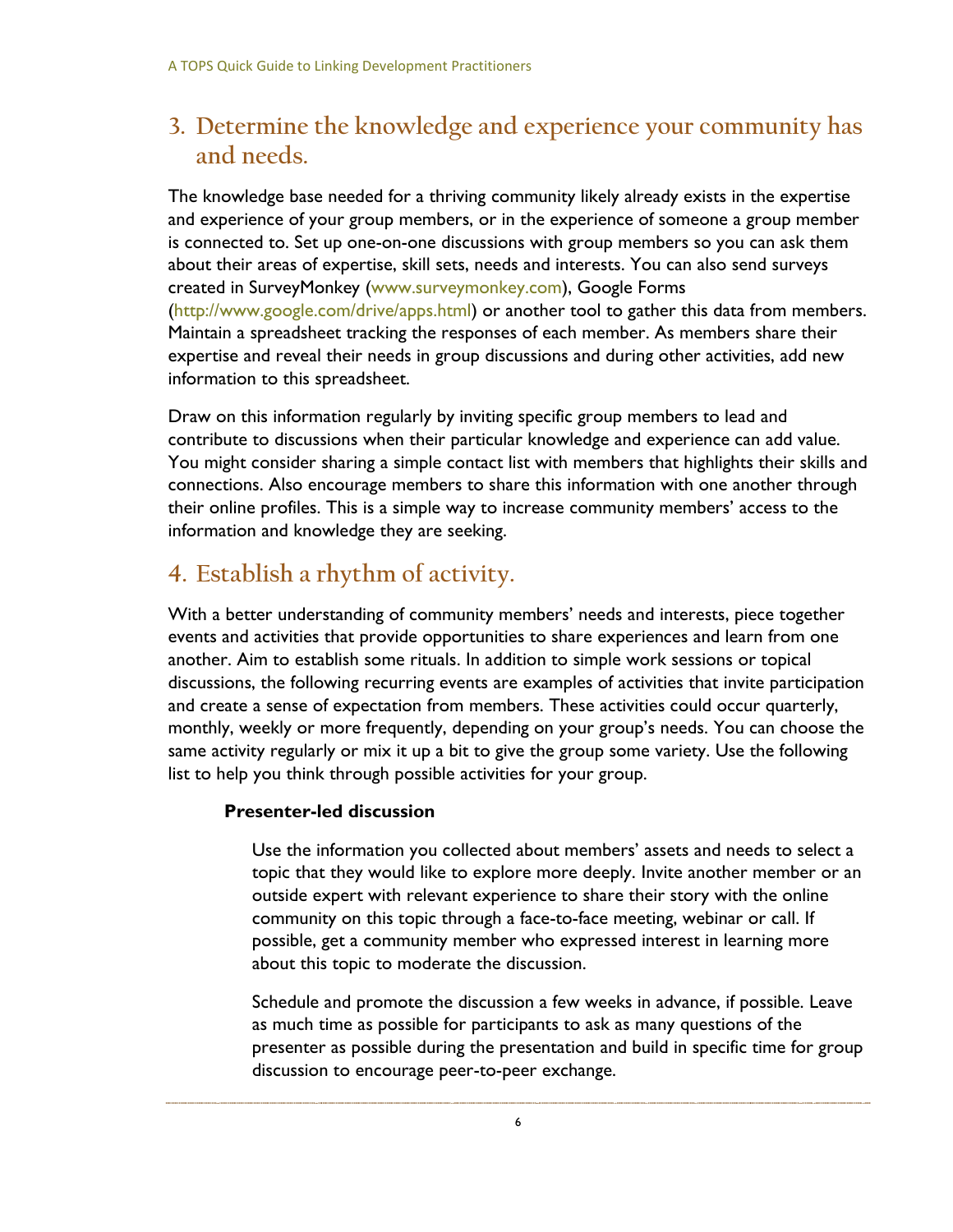## **Ask an expert**

This is similar to a presenter-led discussion, but focuses entirely on a questionand-answer exchange and may be conducted entirely online or via email. An expert in a certain topic area can answer questions over a set period of time. Promote the exchange at least a couple weeks before the discussion is set to begin. Invite a few key members to post questions first to get the conversation going. Periodically update the group on the status of the conversation and invite members to post.

## **Peer assist**

These "ask and answer" sessions allow one community member to explain to the group a specific technical or implementation challenge they are facing. Other participants provide thoughts, recommendations and advice. Peer assists, which also can be conducted in-person or entirely online, allow community members to tap the collective expertise of the group.

## **Panel discussion**

A moderator identifies a topic that reflects the needs of members and invites a panel of two to three experts from within or outside the

#### **Encouraging Sharing and Learning**

There are many small, manageable activities you can build on to encourage participation and informal sharing and learning between group members. For example, encourage members to:

- Share feedback about interesting events or trainings, or about new tools and resources they have encountered
- Brief one another on new activities in their shared field of interest
- Inform one another of new evaluation or research findings, or of a key learning point in their own work
- Brainstorm favorite tools, guides or approaches
- Plan a joint presentation or other outreach beyond the community to raise awareness or understanding around the topic of interest

group to share their knowledge and experience with the group over a set period of time. The conversation can begin via a face-to-face panel discussion or a webinar, then move the conversation online. Or, the entire dialogue can be facilitated through an online discussion. The moderator should pose a question to the experts or invite community members to pose their questions to get the conversation rolling. Ask the guest experts to commit to checking the discussion board and posting responses daily during the defined period.

## **Shoot the moon**

Group members with questions they are unable to find answers to can pose their questions to the broader community. A sub-group may gather around answering this question. This initial question may lead to further discussion and a more permanent group dedicated to the topic with separate goals, or the subgroup may disband once the answer has been found.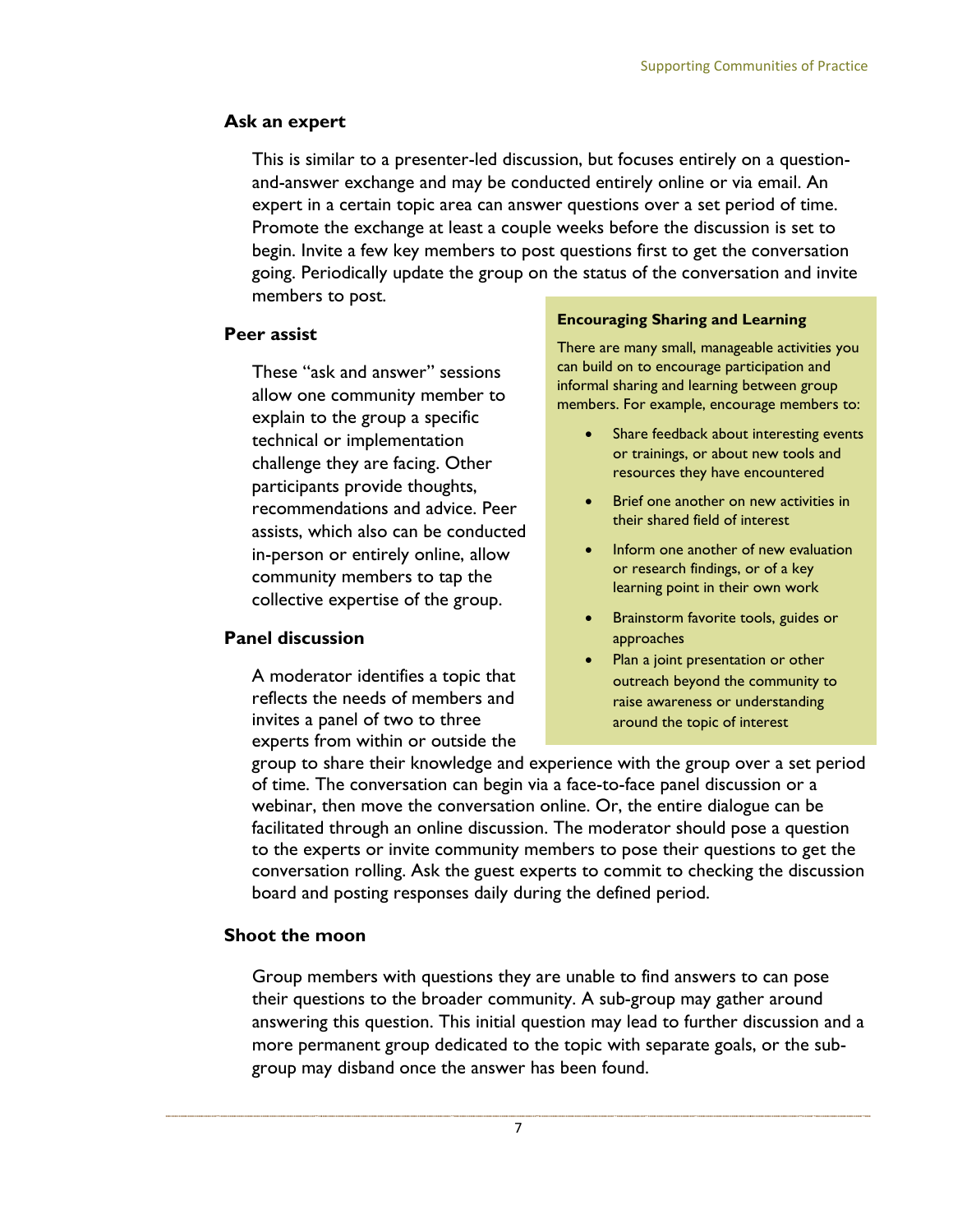## **Sprints**

This type of meeting brings a group together to accomplish a particular task quickly. The meeting might center on finding consensus for a particular topic or creating a tool or guidelines. Participants may meet face-to-face or be linked to the meeting remotely using web conferencing technologies, but they do see each other in some way. Having facilitator is important to keep members focused on the main goal.

## **5. Select tools and technologies.**

Now that you have reflected on the activities that your community could use to share their knowledge and experience, the next step is to decide how your group will come together. Will you plan to meet exclusively in-person, by telephone or online or use some combination? What meeting space is available for in-person meetings? What technologies can you use for virtual meetings or communications? Be flexible, but discuss what will work for your group and will help you to accomplish your goals.

The **FSN Network Portal** [\(http://www.fsnnetwork.org\)](http://www.fsnnetwork.org/) is an online platform used to host groups. In addition to discussion forums that focus on technical areas related to food security and nutrition, the portal provides collaborative spaces where online communities can exchange information, share documents and establish dialogue.

Other popular tools are listed below. Depending on the needs of the group, you may choose to use one of these tools or a combination of them to stay connected.

## **Ning** [\(http://www.ning.com/\)](http://www.ning.com/)

This is one of the most popular platforms for building your own online community space. Monthly fees apply.

#### **Groupsite** (http://www.groupsite.com/)

This Ning competitor allows you the opportunity to develop a branded online community with a file-sharing option. Monthly fees apply.

#### **Fuze Meeting** [\(http://www.fuzemeeting.com\)](http://www.fuzemeeting.com/)

This web-based meeting tool includes voice and video features. It also has functions to share documents, web pages and a virtual white board.

## **Adobe Connect** [\(http://www.adobe.com/products/adobeconnect.html\)](http://www.adobe.com/products/adobeconnect.html)

This is another web-based meeting tool that is more sophisticated but more expensive than Fuze.

**Skype** [\(http://www.skype.com\)](http://www.skype.com/)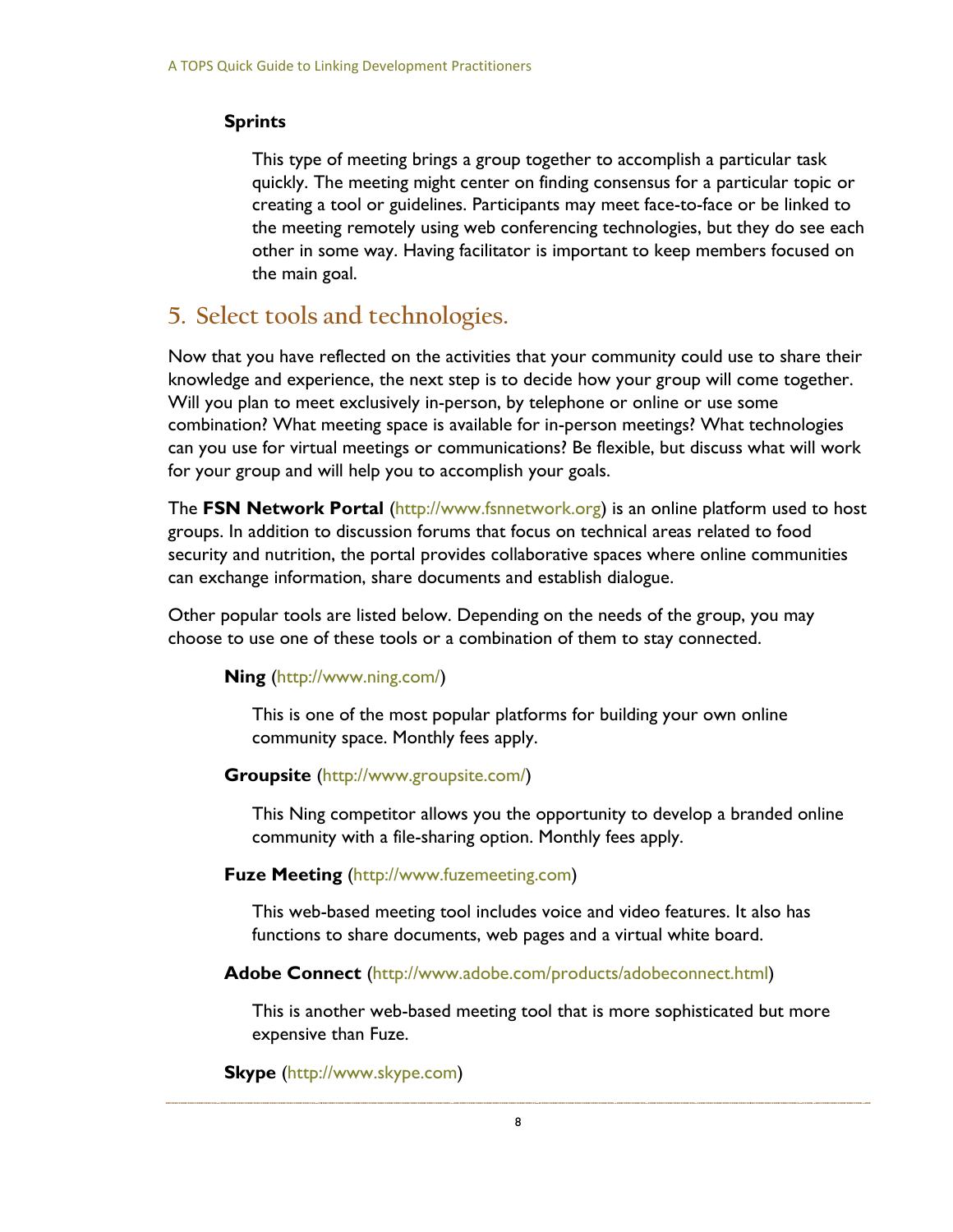This free voice-over-the-internet service allows members to communicate with peers by voice, video and instant messaging. For a fee, users also can call cellular phones and land lines.

### **Google Hangouts** [\(http://www.google.com/+/learnmore/hangouts/\)](http://www.google.com/+/learnmore/hangouts/)

This web-based video conferencing tool allows up to ten people to video-chat face-to-face and share screens. You must have a Google Plus account to use this tool.

## **Google Groups** [\(https://groups.google.com\)](https://groups.google.com/)

This tool will allow you to store email contacts for your group, have email-based discussions and send messages to the entire group (similar to a listserv). Documents may also be shared by emailing them through the group.

### **Facebook** [\(http://www.facebook.com\)](http://www.facebook.com/)

Facebook allows you to create groups that either are by invitation only or open to the general public. This can be a useful tool for you to share and store your group members' contact information and post relevant information, but will not allow for in-depth dialogue and exchange as other web-based or email platforms.

#### **LinkedIn** [\(http://www.linkedin.com\)](http://www.linkedin.com/)

LinkedIn is a business-related social networking site with a similar platform to Facebook. You can create a space for your group within LinkedIn to keep in touch with your group and share information.

## **6. Define roles and responsibilities.**

All groups require some level of leadership, though the level of structure will vary. Whether online or offline, the community of practice will need strong moderation and facilitation to be successful. Three roles, in particular, are essential for a healthy online community.

#### **Community manager**

The community manager must be able to provide dedicated time to manage the activities of the online community and drive membership. All communities need a community manager, though it can be a role shared by more than one individual.

#### **Insiders**

These community members help drive the group forward, setting priorities, identifying needs and interests, creating content, leading discussions, and otherwise providing forward momentum and focus.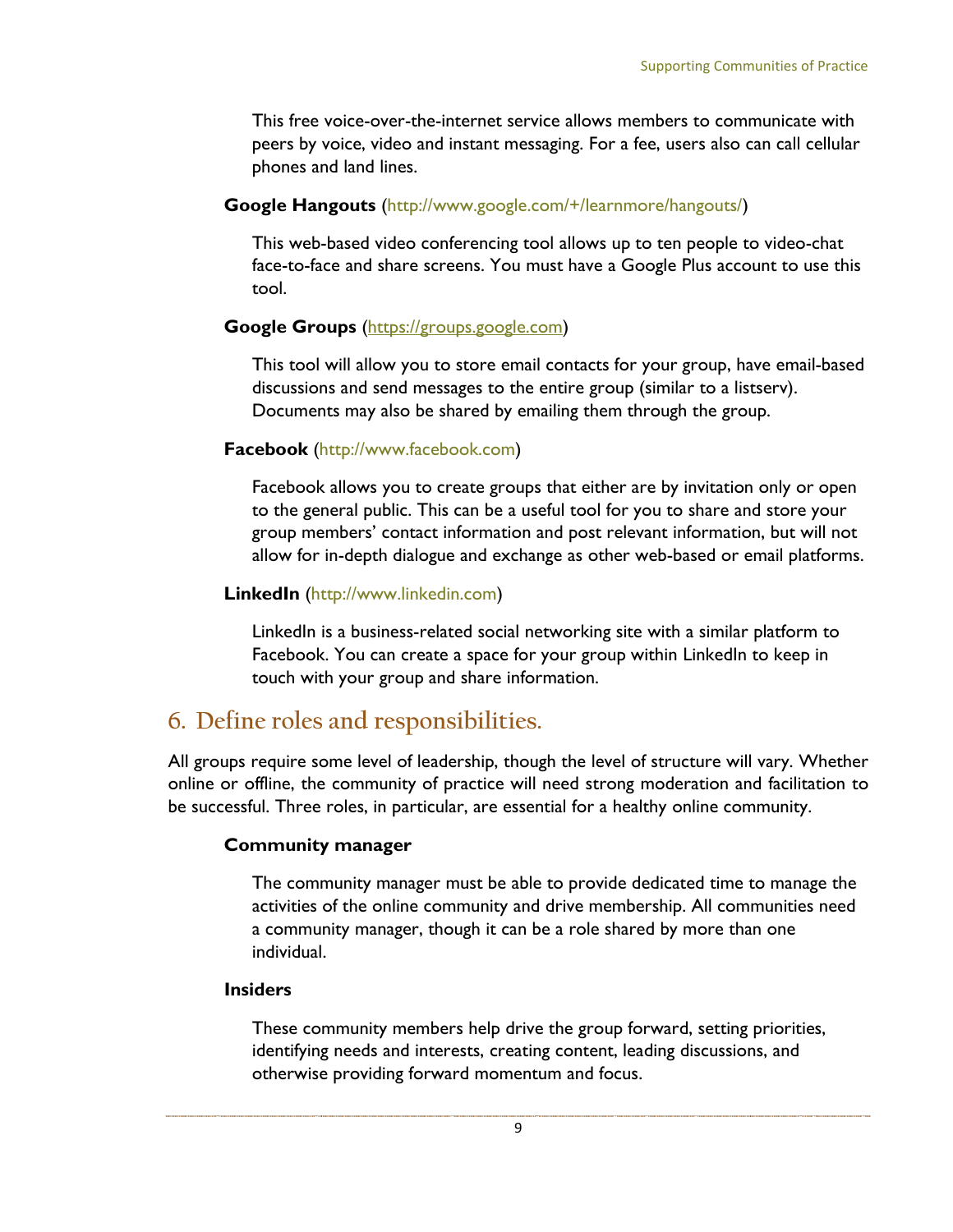## **Active members**

These are the heart of any group: community members that attend meetings, engage in discussions, help carry out activities, and share their learning and expertise with one another.

Each of these roles is important, but whether taken on by one individual or several, the community manager role is essential. Below are some key responsibilities that an online community manager fills and that insiders and active members of your community might be able to help with. Based on your group's goals, decide which additional responsibilities need to be accounted for. Depending on your group, you may want one person to be assigned several responsibilities or one responsibility to be shared among several people. You may want to take turns filling various roles so the responsibility shifts. Define the key roles and responsibilities and who will fill them in your community's workplan.

## **Relationships**

Build and maintain relationships with and between community members. Form a group of insiders that will promote participation and dialogue within the community. Address any problems or disputes that arise within the community, and work to remove barriers to participation.

### **Moderation**

Hold and lead meetings, activities, events and discussions. Identify opportunities for collaboration and peer learning, encouraging members to lead and contribute to discussions, tasks and other activities where peer knowledge will be shared.

## **Goal setting and achievement**

Maintain focus for the group. Ensure that activities stay on track and that objectives are clear. Oversee workplanning, and track progress toward strategic goals. Plan and facilitate ongoing activities and special events aligned with overall community objectives.

## **Growth**

Invite people to join the community by encouraging community members to invite peers and colleagues, and by promoting the community on listservs, through social media and at conferences or meetings. Aim to increase the number of insiders and active members in your community as much as necessary or possible.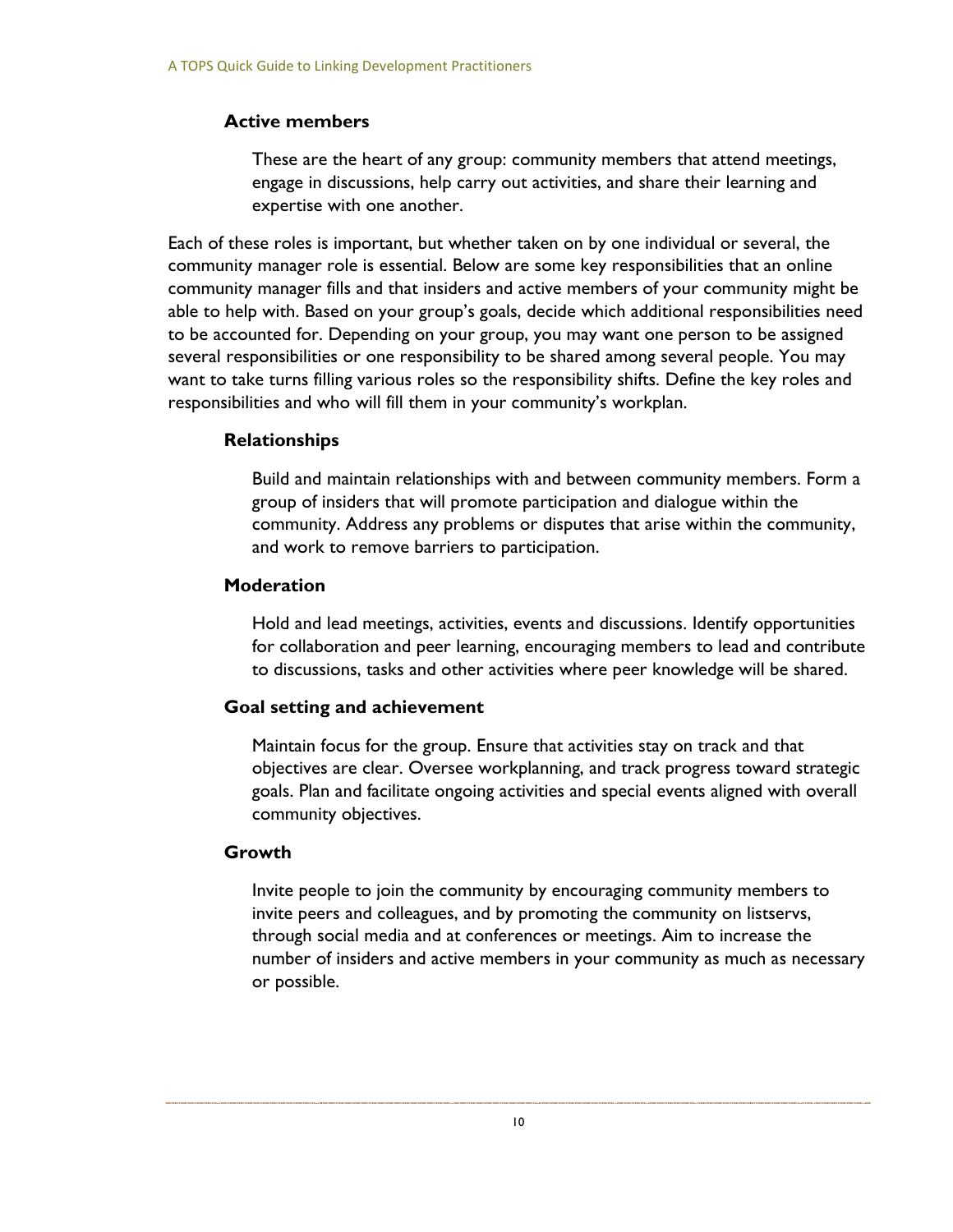## **7. Build a sense of community.**

A sense of community encourages people to continue to participate in your group. Cultivating this can be challenging in an online setting and when members are based far from each other. Make the extra effort to help community members feel connected. Your group will be stronger and more cohesive if community members learn about each other and the work they do. It is also important they feel that their contributions add value to the group. Below are some tips to accomplish this.

- Share success stories and learning from individual group members' work.
- Seek out members to present and moderate discussions. Let participants develop content. This will give them a sense of ownership in the community.
- Encourage members to add information, expertise and accomplishments to the profiles they share via the chosen technology platform.
- Regularly highlight a "featured member" of your community.
- Welcome new members. When people sign up, make sure they are given information about the goals, focus and benefits of the group and how and where to get involved so they know what is available to them.
- Make your group a community where members benefit from contributing, even in small ways. Acknowledge contributions in

## **Maintaining a Culture of Respect**

All community members can play a role in creating an environment for positive dialogue. Misunderstandings can easily occur when communicating across cultures and at a distance. Consider your tone before you post a message to the group and refrain from making political statements.

Acknowledging different points of view and being respectful of other's opinions will cultivate a positive space for members to share ideas.

documents that are created, use feedback for events and ask those who are contributing to share their work. People should feel that they have some level of influence.

- In the case of virtual groups, take advantage of any opportunities for even a few of your group members to meet face to face. For example, your group members may attend many of the same meetings and events, since you all work in the same technical area. Set a plan to get together, even if it is during lunch or breaks.
- Let members set the agenda, whether for a working group, a meeting or an event. This makes people feel involved with the community and keeps them coming back. Letting people know that you used their feedback will make them feel involved in the group.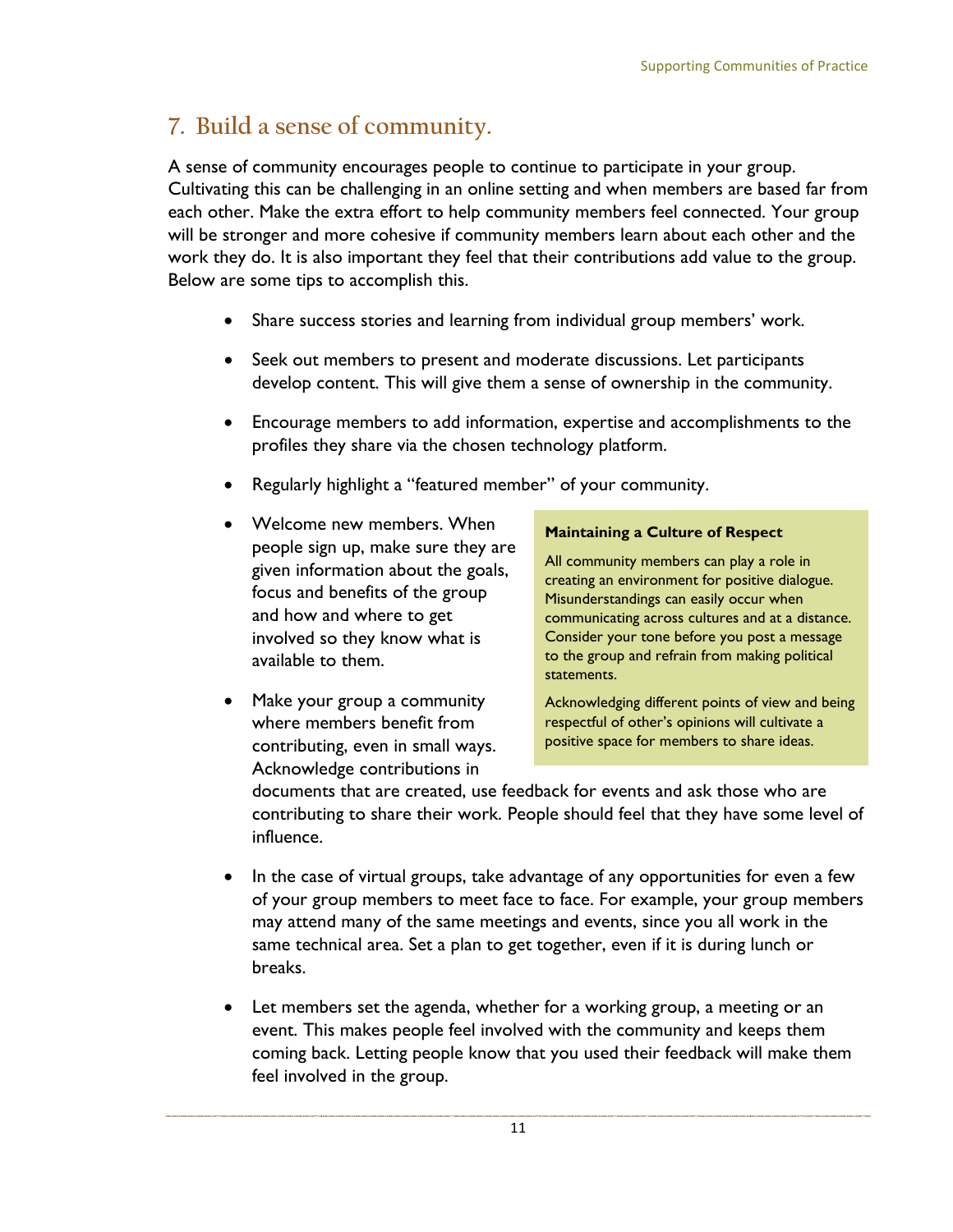## **8. Raise awareness of your community.**

You may need only the founding members of your community to accomplish your goals, but in most cases your community will be strengthened by drawing other people with the right knowledge and expertise to your group. Attracting the right people will keep your community focused. Here are some ways to do this.

## **Have a clear definition for the purpose of your community and what your goals are.**

The planning you did at the beginning will help establish a solid definition of the specific focus of your group and what you are trying to achieve. Share it with people that express interest in your group, and, if working online, post it in a group working space or welcome message.

## **Actively promote your community.**

Growing your group, if you want to do so, requires active promotion by all community members. Promote the community within your professional networks. Post information about how to join to relevant listservs. Reach out to people you think would be interested in contributing. Mention the group at meetings, conferences and workshops.

## **Summarize discussions.**

Occasionally task participants with summarizing information from discussions. This will help your community keep track of information that has been shared and show the broader professional community topics that have been discussed. When these summaries are finalized, share them with other colleagues or professional networks. Be sure to include contact information for those interested in joining, as well as information about the focus and goals of the group.

## **Let the larger community know about events.**

If you plan an event or have a guest presenter, make sure that people outside the community of practice know about it. Promote this event to the broader professional community and other networks you are part of. These events can get people interested in joining your specific group.

## **9. Use data to measure success and make improvements.**

Group members should work together to identify what success means to them, and the community manager and insiders should make sure that the group measures itself against these parameters by determining the appropriate indicators and targets. Set specific goals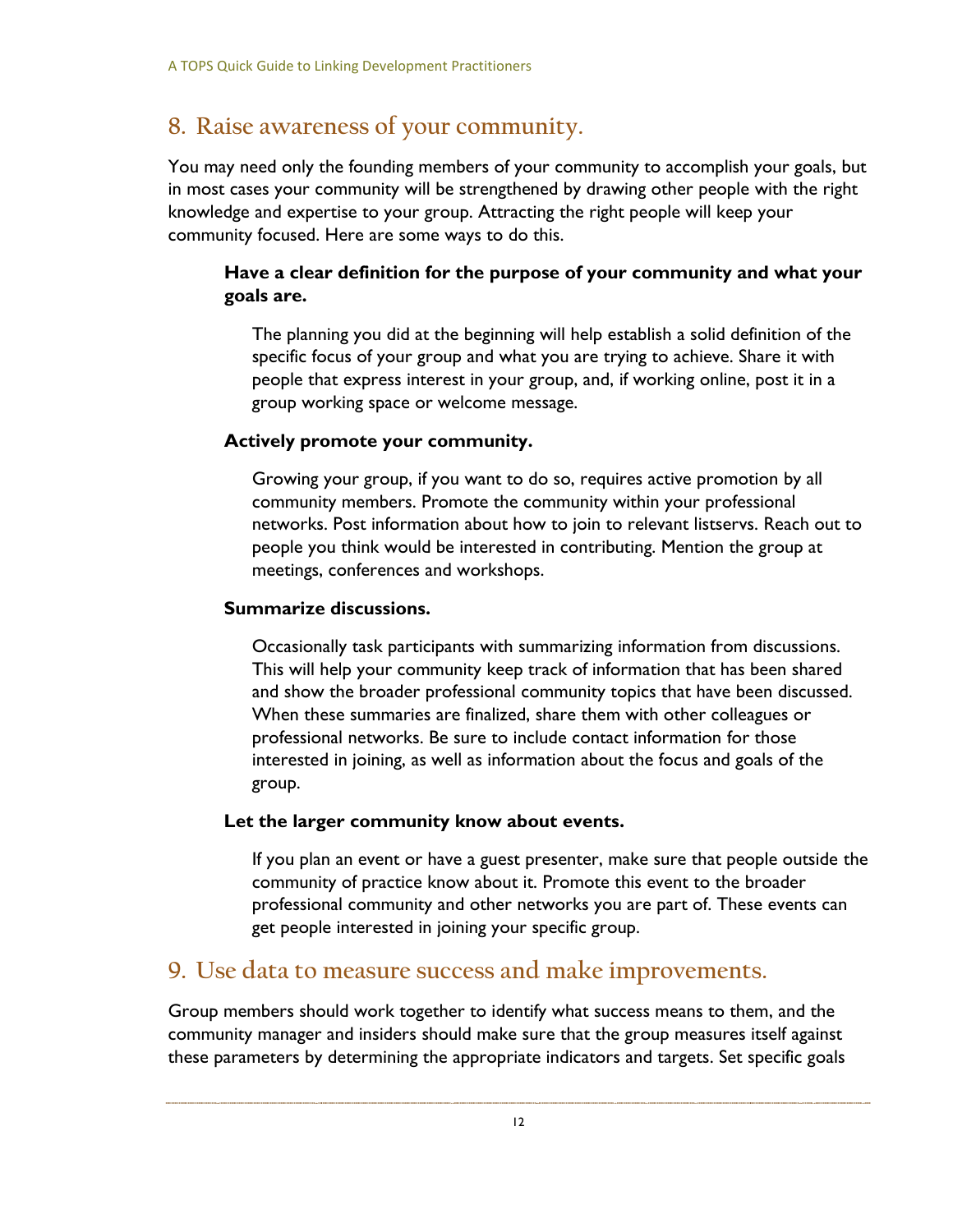that are time bound. You could evaluate the community's performance by evaluating, for example:

- Completion of certain deliverables
- Adherence to promising practices
- Group members reporting that discussions are valuable for their work
- The number of new members that have joined the group
- The number of members that have participated in a discussion within the past two months

Keeping track of who is participating in your community and what they are talking about can also give you an idea of the health of your community.

## **Understand the drivers of participation.**

Keep an eye on the particular topic areas and activities that inspire enthusiasm and participation. Are there commonalities between them? Try to identify the most active participants, as well as whether there are distinct subgroups with some participants more interested in some topics than others. What are the trends? How can you keep adapting the group to meet needs and interests?

## **Collect feedback.**

Make sure that members know how to contact community leaders, especially the community manager. Members that want to provide feedback should be able to easily find information to do so. Utilize member polls, surveys and questionnaires to get feedback from the community, and, as much as is feasible, act on the input received where appropriate.

Host quarterly or annual online feedback sessions that allow participants to provide feedback about the group, perhaps as part of the workplanning process, if the group has one.

In the case of online communities, web data also can be used to improve performance. Set up Google Analytics [\(http://www.google.com/analytics/\)](http://www.google.com/analytics/) for your site and track which topics and posts get the most views. Share links to specific online discussions via newsletters, periodic email updates and featured discussions on the home page of your site. Then use Google Analytics to track the number of people who visit the site on the day of and day after you send out the communication. If you see a spike in the number of visitors to a discussion after you send out a communication, you can attribute the spike to your action. Tracking the number of visitors following these communications can help you to better frame messages to draw more members to the site, choose the modes of communication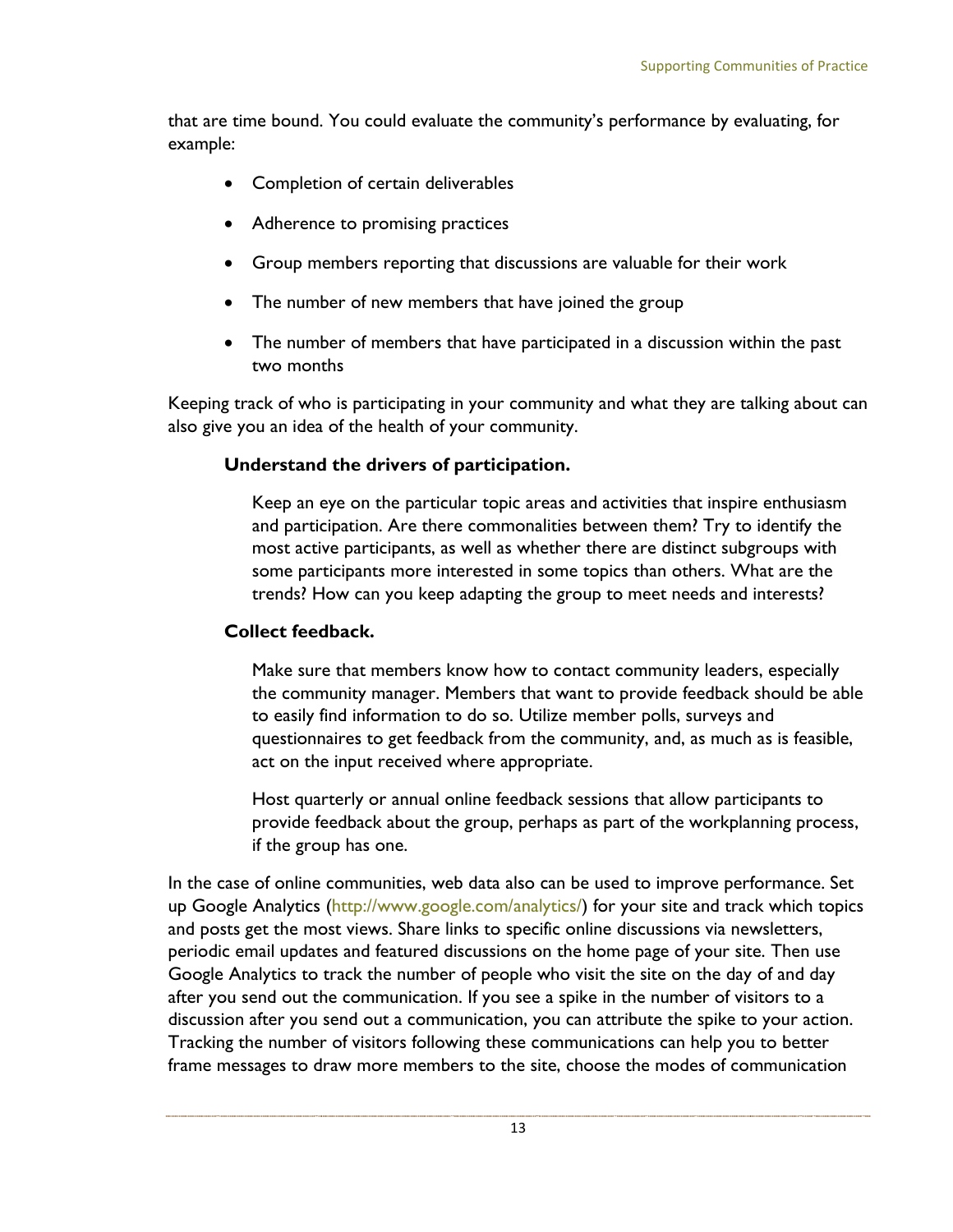that members prefer and select the days of the week that work best for members to receive messages.